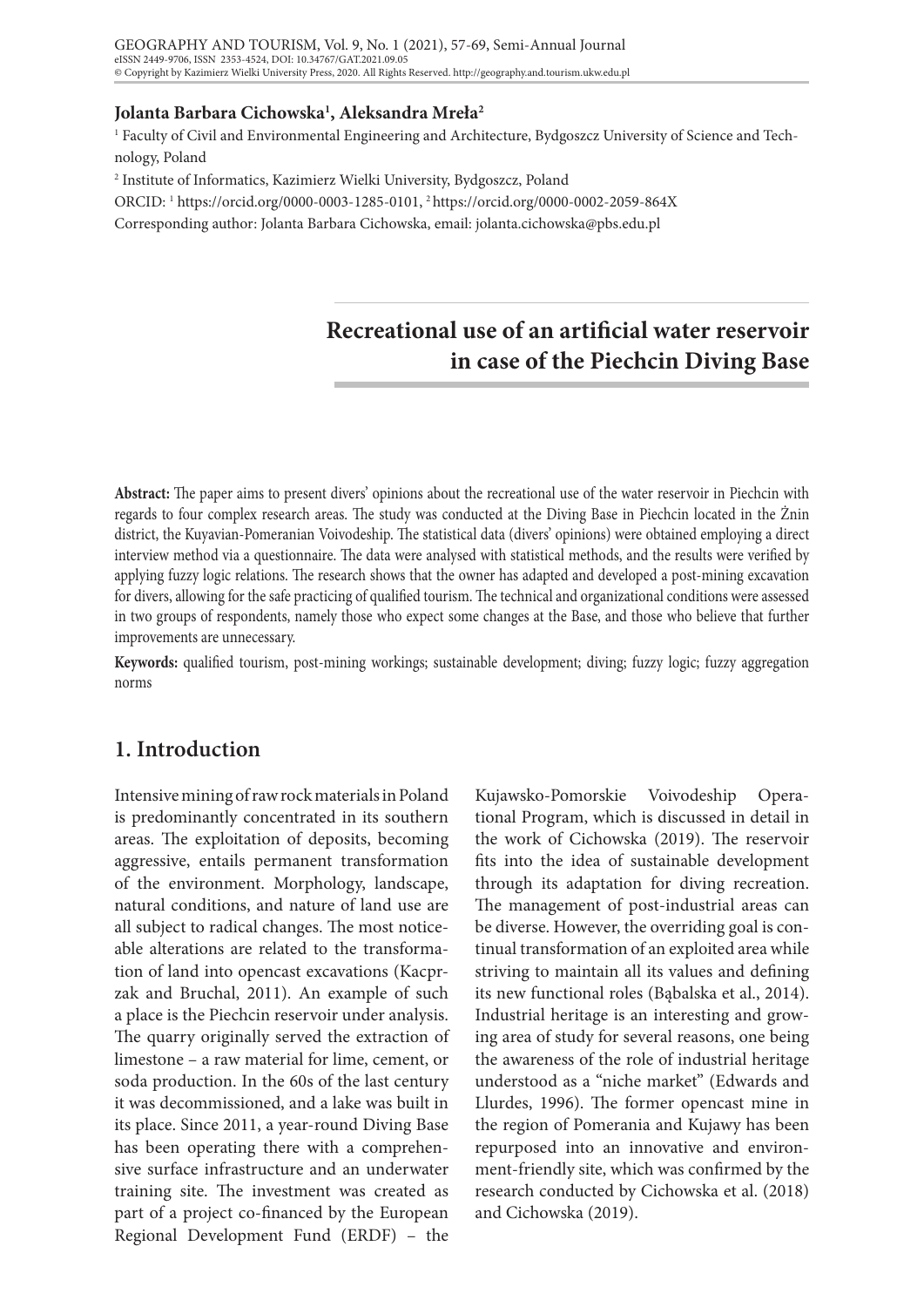Proper management of post-mining reservoirs, including inactive opencast workings, has been a significant research problem for many years (Sobala and Pukowiec, 2014). It is described in their works by: Pietrzyk-Sokulska (2010, 2015), Zawadzki (2013), Majgier et al. (2010) or Nita (2010). Similarly, Jawecki (2012, 2017) and Jawecki et al. (2014, 2015) also dealt with the reclamation and development of post-mining areas. He described five directions of adaptation of such areas (forest, water, natural, tourist-didactic, and cultural-recreational), indicating examples of proposed solutions for Poland and the world. In the case of Piechcin, an effective method proved to be submerging the excavation in a limestone quarry, and, in the longer term, adapting it for the specific needs of divers. Therefore, looking at Jawecki's (2012) proposals, the studied reservoir can be classified as suitable for tourist and recreational use. Such an approach is of importance, as currently the area of the Barcin commune, within which the reservoir is located, shows a large scale of anthropogenic transformations. These are multifaceted and concern a large part of its area (in practice, in the Kujawsko-Pomorskie Voivodeship there is no other commune where the scale of transformations regarding the total area would be as extensive). The changes primarily concern the earth's surface (both highly exposed workings and overburden landfills) (Studium uwarunkowań i kierunków zagospodarowania przestrzennego gminy Barcin, 2018).

In this study, the authors propose to confirm the statistical analysis results with the method

based on fuzzy relations and the optimistic fuzzy aggregation norm. Zadeh (1965) pioneered the application of fuzzy logic in 1965. Many scientists, together with practitioners, develop methods for the theoretical and practical use of fuzzy logic. Very often, they can describe the problem using imprecise phrases such as "I rate the availability of the Base rather well" or "I rate the availability of diving equipment the highest". Fuzzy logic methods are used in technology to control devices (Mamdani and Assilian, 1975). They can also be used to manage systems in economics, for example, Rogowska (2011) developed a method for stock management using fuzzy sets, with which she described the volume of stocks and demand for products. Mreła et al. (2019) applied fuzzy logic methods in education to estimate levels of learning outcomes acquirement.

The paper aims to present divers' opinions about the recreational use of the Diving Centre in Piechcin with regards to four complex research areas. The foundation of the research is a survey consisting of simple statements rated using the Likert scale. The study involves statistical analysis of the received data and, additionally, establishing fuzzy relations to transform estimations of the simple statements to an assessment of the complex research areas. Based on these approaches this study intends to show the opinions pertaining to the functioning of the Diving Centre. The respondents were divided into two groups. Divers from the first of these groups want some changes at the Centre, whereas respondents from the other group do not require any modifications.

### **2. Study area**

The Piechcin Diving Centre (PDC) is located in the Kuyavian-Pomeranian Voivodeship, Żniński County, the Barcin commune (Piechcin village) (Fig. 1). It is located 10.1 km from Barcin, 27.8 km from Żnin, 19.3 km from Inowrocław, and 43.1 km from the capital of the voivodeship, Bydgoszcz.

Piechcin is located on the north-eastern edge of the Gniezno Lake District (315.54). According to the physical and geographical regionalization carried out by Kondracki (1988), it is one of the two mesoregions covering the central and southern part of the Barcin commune. The northern part falls within the Inowrocław Plain mesoregion (315.55).

Both units are located in the macroregion of Greater Poland Lakeland (315.5), within the South Baltic Lakeland sub-provinces. The northern and southern area of the commune features a moraine plain, with the Noteć valley running in the middle. The Piechcin base is situated in the south part of the commune, distinguished by a highly transformed zone due to the exploitation and processing of raw limestone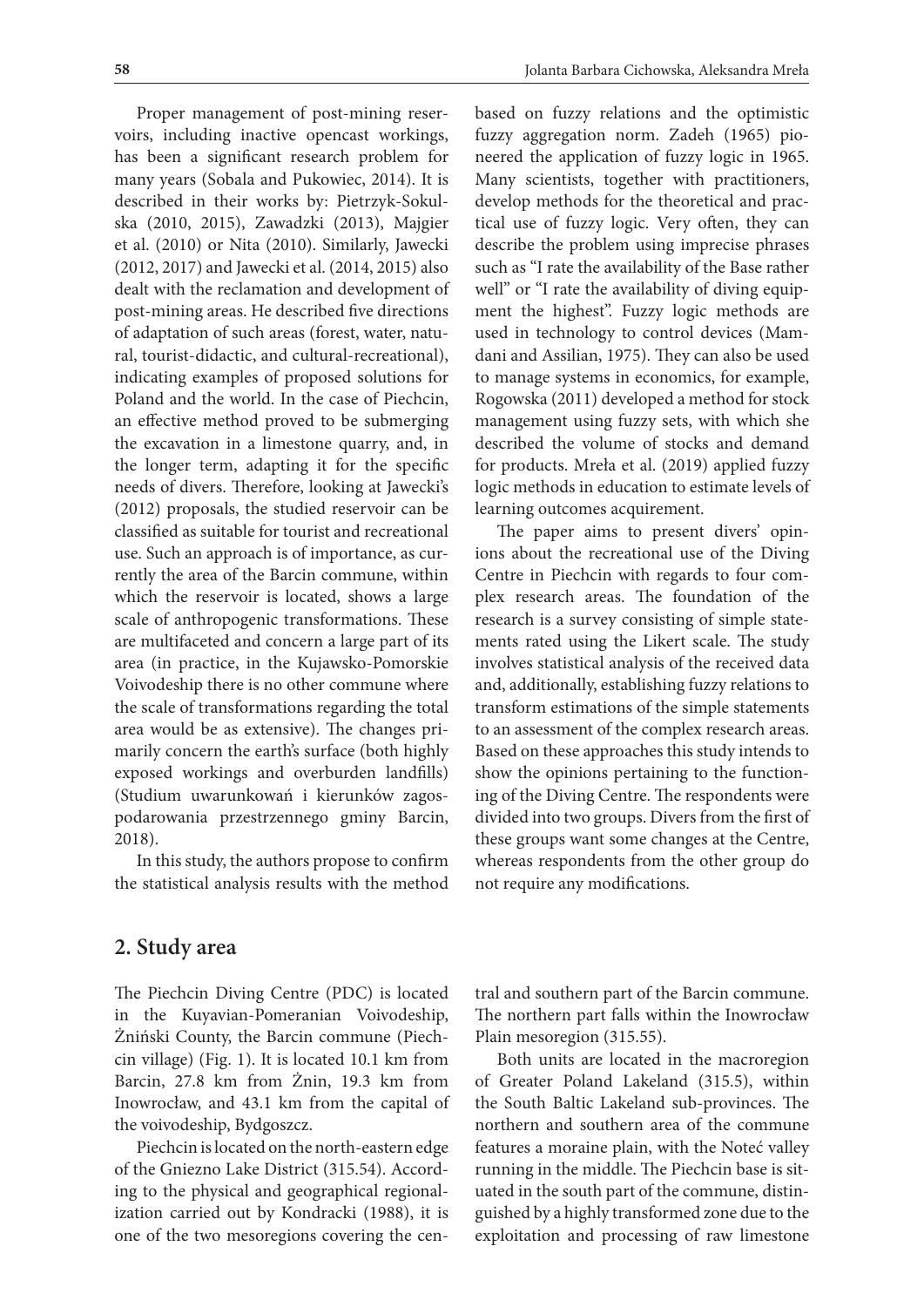materials. It is an area with several dozen meter deep workings and a waste heap that stretches over several kilometres. The topography of the limestone extraction area is entirely anthropogenic (Studium uwarunkowań i kierunków zagospodarowania przestrzennego gminy Barcin, 2018). The diversification of the terrain (especially on surfaces with high humidity, such as the Noteć valley) causes local climate

shifts. The area of the commune of Barcin, according to the classification of climatic regions of Poland carried out by W. Okołowicz, lies in the "Kujawski subregion" (characterized by a large number of cloudy days, little rainfall, "transitional" climate) (Studium uwarunkowań i kierunków zagospodarowania przestrzennego gminy Barcin, 2018).



**Figure 1**. Location of the Piechcin Diving Centre (Source: prepared by the authors based on https://commons. wikimedia.org/w/index.php?curid=36899273: OpenStreetMap contributors – Barcin (commune), CC BY-SA 2.0; https://www.worldometers.info/img/maps\_c/PL-map.gif)

An artificial water reservoir was built in a former limestone quarry. It has a varied ichthyofauna as well as underwater and coastal vegetation. The current owner has been systematically developing its surroundings since 2007, adapting the former mining site for diving purposes. In its immediate vicinity, the natural and landscape potential is limited to small forest complexes, mainly in the southern part of the commune. They are primarily fragmented island communities. Forest land covers a total of 8% of the commune's area (121.08 km<sup>2</sup>). The structure of forest stands shows prevalence of pine (with an admixture of spruce, fir, birch, and larch). The hydrographic network is not

extensive (Noteć is the most notable river in the commune, and the lakes include Wolickie, Kierzkowskie, and Sadłogowskie). There is one walking trail ("Pałucki"), two bicycle trails ("Pałuckie Landscapes" and "Barcin-Gołąbki"), and a paddling trail ("Stara Baśń") running through the commune. The area holds certain potential predispositions for the development of tourist and recreational functions. While exploring the reservoir, the PDC users can become acquainted with the natural values of the area and its tourist attractions (including the architectural layout of the old town in Barcin, churches, and the palace and park complex in Młodocin).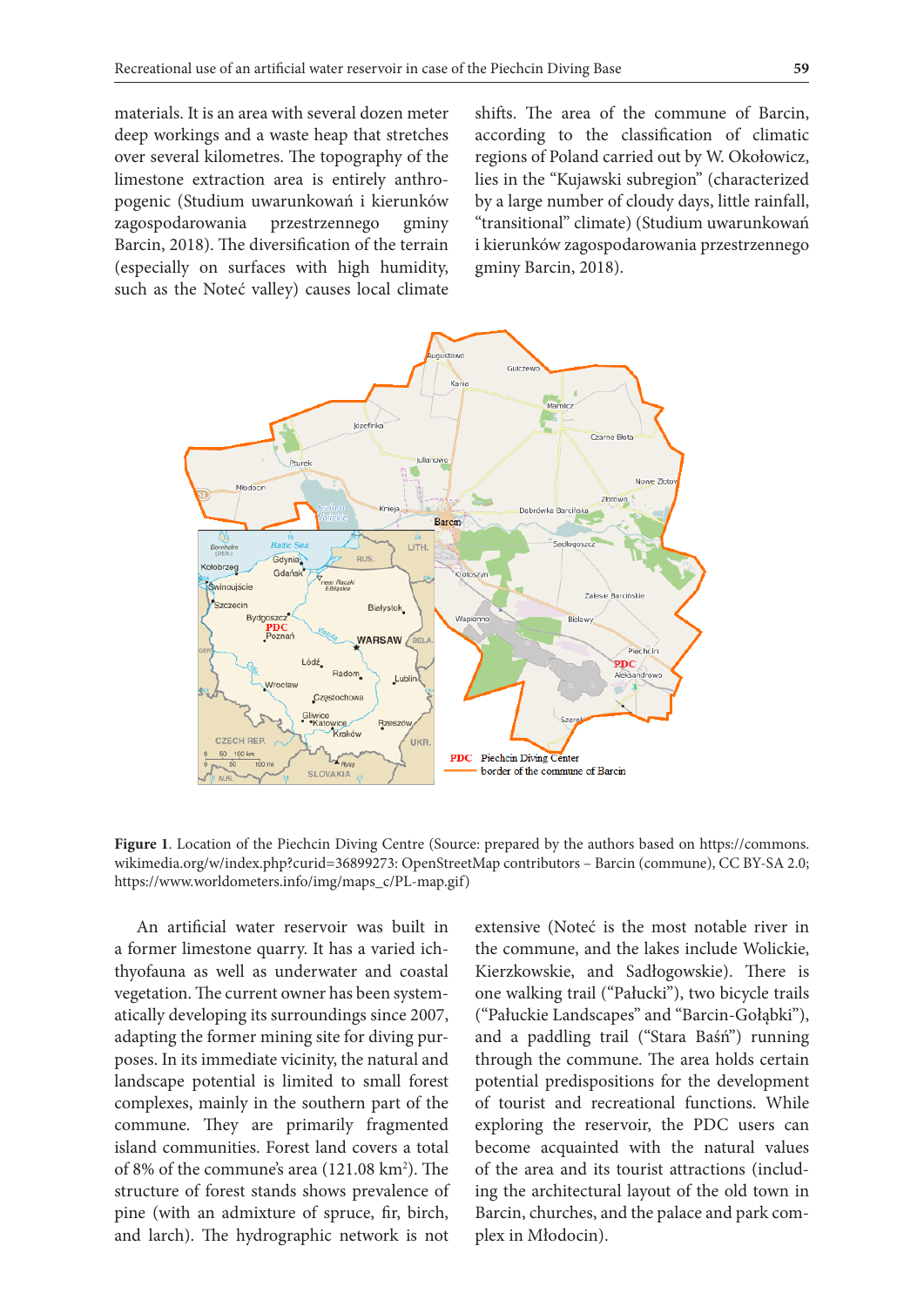The Piechin water reservoir itself is also a kind of tourist destination in the commune. Due to its characteristic colour, purity, and transparency of water, it is sometimes called the "turquoise lake in the old quarry" (http://www. polskaniezwykla.pl/web/place/26620,piechcin-turkusowe-jezioro-w-starym-kamieniolomie.html), which attracts the attention and interest of potential tourists, especially divers. The facility owner has made an effort, following the principle of sustainable development, to contribute to the permanent enrichment of the region. As Paulo (2008) notes, he succeeded in establishing a new use for the post-mining area. Therefore, we can conclude that the facility in Piechcin is an exciting example of revitalisation of an excavation into a comprehensively prepared and developed reservoir for qualified tourism.

### **3. Materials and methods**

#### **3.1 Survey method**

The survey was conducted using a diagnostic study involving 225 divers staying at the Piechcin Base from June to September 2018. The role of the researcher was to distribute and collect the questionnaire. This approach was dictated by the respondents' feeling of anonymity and thus also psychological readiness to provide honest answers, even to sensitive questions. The applied research technique enables faster and cheaper data acquisition and eliminates the influence of the interviewer in the course of an interview (Sołoma, 2002). To achieve the goal intended in the study, we chose people who had previously had contact with diving, and therefore already had some knowledge about the exploration of this type of water reservoirs, and thus could assess the Base objectively (Cichowska et al., 2018). The content of the survey was consulted with the owner of the facility.

The study aimed at finding out about the respondents' opinions on four research areas:

- $A_1$  availability of the water reservoir for potential users during the year,
- $A_2$  water safety in terms of infrastructure solutions,
- $A_3$  quality level of the offered conditions of stay,
- $A_4$  facilities as an essential advantage to staying at the Base.

The anonymous questionnaire consisted of 27 questions, but for the purposes of the study only 2 were used, the first of which (number 18) was used to divide the respondents into two research groups (A and B), and the second (number 19) consisting very detailed subques-

tions (prepared in tabular form) to analyse the opinions of respondents in the field of research areas  $A_1 - A_4$ . We chose 14 out of 20 the following subquestions:

- $Q_1$  social rooms,
- $Q_2$  underwater attractions,
- $Q_3$  diving equipment rental,
- $Q_4$  air quality in diving cylinders,
- $Q_5$  parking space,
- $Q_6$  organization of arrivals in terms of logistics,
- $Q_7$  order in the Base and its surroundings,
- $Q_8$  water safety,
- $Q_9$  prices for the service,
- $Q_{10}$  the general atmosphere in the Base,
- $Q_{11}$  sanitary facilities,
- $Q_{12}$  lecture halls,
- $Q_{13}$  hardware storage,
- $Q_{14}$  Base availability during the year.

The questionnaire consisted of a series of statements, for which the respondents were expected to select one of six answers. ("Very good," "Good", "Average", "Poor", "Very poor", "I have no opinion"). The authors employed the Likert scale, as the divers were asked to what extent they agree (or disagree) with a given statement, similarly to Sołoma (2002). The analyses were carried out bearing in mind the division into two above-mentioned groups of respondents: users who are not expecting (A) and those who are expecting (B) the introduction of various amenities at the Base, allowing for an increase in the level of service quality and enhancing the comfort of underwater exploration. The statements included in the survey involved the assessment of material (surface or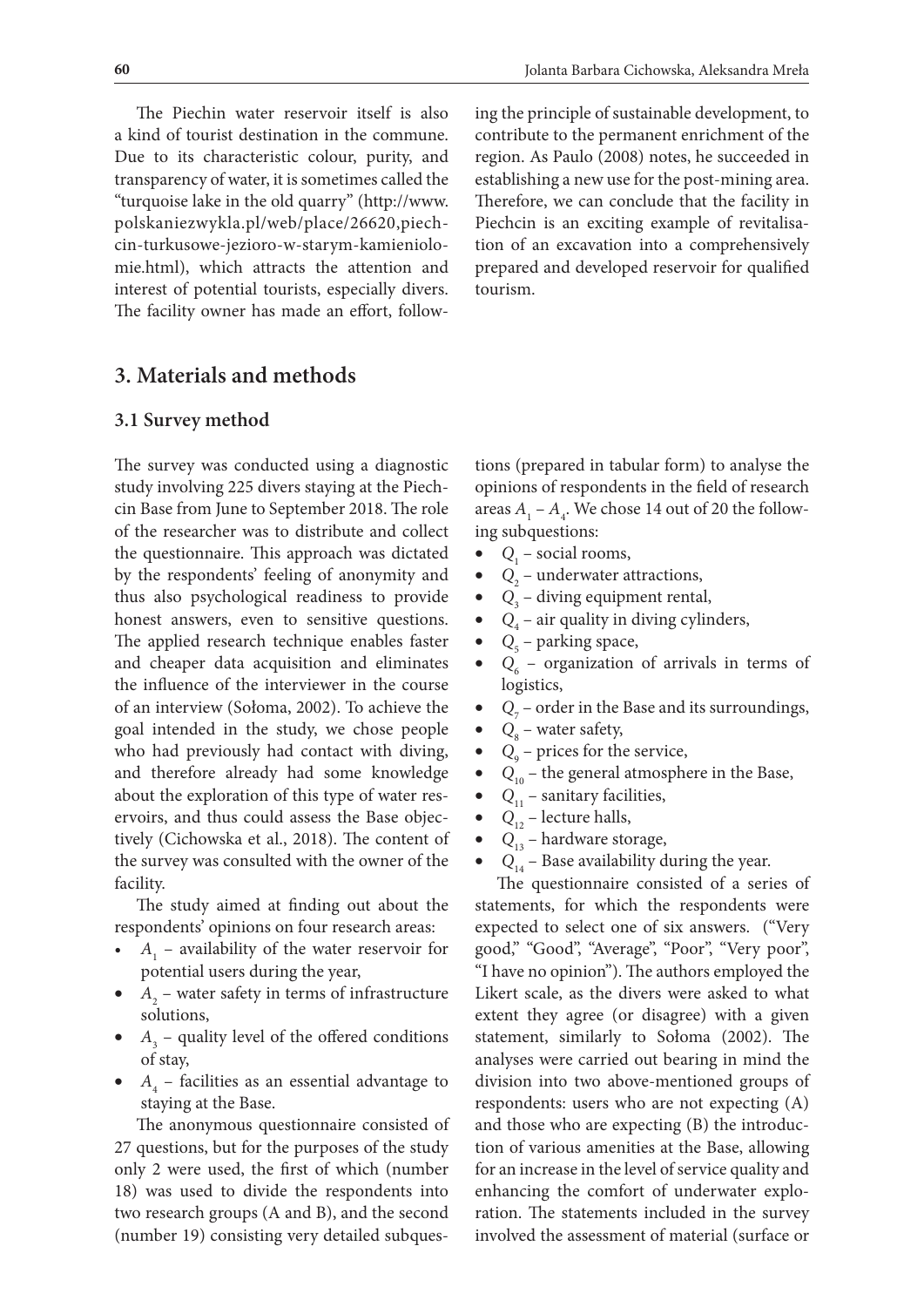underwater infrastructure) and non-material elements related to the quality of rendered services (e.g., assistance in organizing visits and

#### **3.2 Description of the fuzzy logic method**

The foundation of fuzzy logic is the concept of a fuzzy set. Let *X* denote a non-empty space. The fuzzy set *A* consists of pairs { $(x, \mu_{\lambda}(x)), x \in$ *X*}, where  $\mu_A: X \to [0,1]$  is called a membership function that describes the level of belongings of *x* to set *A*. If *X* x *Y* is a Cartesian product of non-empty spaces *X* and *Y*, and if *R* is a fuzzy set, then *R* is called a fuzzy relation.

In this publication, we define three nonempty spaces:

- 1) the space of research areas  $X = \{A_1, \dots, A_4\}$
- 2) the space of questions  $Y = \{Q_1, \dots, Q_{14}\}\$
- 3) the space of divers-respondents  $Z = \{N_1, \ldots, N_k\}$  $N_{225}$ }

and three fuzzy relations:

1)  $R_1$  – the relation between the research areas and the questions; value  $R_1(A_1, Q_1)$ denotes the level in which question  $Q_{1}$  is necessary to understand research area  $A_{\bf i}$  ; if  $R_1(A_1, Q_1) = 0$ , then, of course, this question is not connected with the research area  $A_i$ ; if  $R_1(A_1, Q_1) = 1$ , then the question can be sufficient to compr ehend  $A_i$ ; values of the membership function of  $R_1$  are determined by experts – people who know the problem and formulate questions;

the accompanying atmosphere), which play an essential role in developing a competitive advantage.

- 2)  $R_2$  the relation between the questions and the respondents; value  $R_2(Q_1, N_1)$  denotes the answer of respondent  $N_1$  that was coded and transformed to interval [0,1];
- 3)  $R<sub>3</sub>$  the relation between the research areas and the respondents; value  $R_3(A_1, N_1)$ denotes the level in which respondent *N*<sub>1</sub> estimates research area  $A_1$ .

The introduction of three relations is necessary because it is easier for respondents to answer simple questions than to estimate their opinion on complex research areas.

The space of divers was divided into two subspaces, namely *Z* =  $Z_1 \cup Z_2$ , where  $Z_1$  - { $N_1$ , ..., *N*<sub>123</sub>} denotes group A and *Z*<sub>2</sub> - {*N*<sub>124</sub>, ..., *N*<sub>225</sub>} – group B. The division into these two subspaces was made based on an additional question that was not included in the question range .

The values of the membership function of are estimated by the experts and the values of the membership of are the results of simple coding of the respondents' replies. However, values of the membership function of are calculated based on the formula for S-T-composition of fuzzy relations (comp. Rutkowski, 2012):

$$
R_{3}(A_{i}N_{j}) = S_{k=1,2,...,13}(T(R_{1})A_{i}Q_{k}), R_{2}(Q_{k}N_{j})) \text{ for } i = 1,2,3,4 \text{ and } j = 1,2,...,225)
$$
 (1)

Here, as *S*-operation we chose:

$$
S(x, y) = x + y - x \cdot y \text{ for } x, y \in [0, 1]
$$
 (2)

and as *T*:

$$
T(x,y) = x \cdot y \text{ for } x, y \in [0,1]
$$
\n
$$
(3)
$$

In addition to statistical measures, we also use an aggregation method, using the optimistic fuzzy aggregation norm (Sokolov et al., 2018). The optimistic fuzzy aggregation norm is a function *S*:  $[0,1]$  x  $[0,1]$   $\rightarrow$   $[0,1]$  such that, for each *x*,  $y \in [0,1]$ ,

$$
S_0(0,0) = 0\tag{4}
$$

$$
S_0(x, y) = S_0(y, x) \tag{5}
$$

$$
S_0(x, y) \ge \max \{y, x\} \tag{6}
$$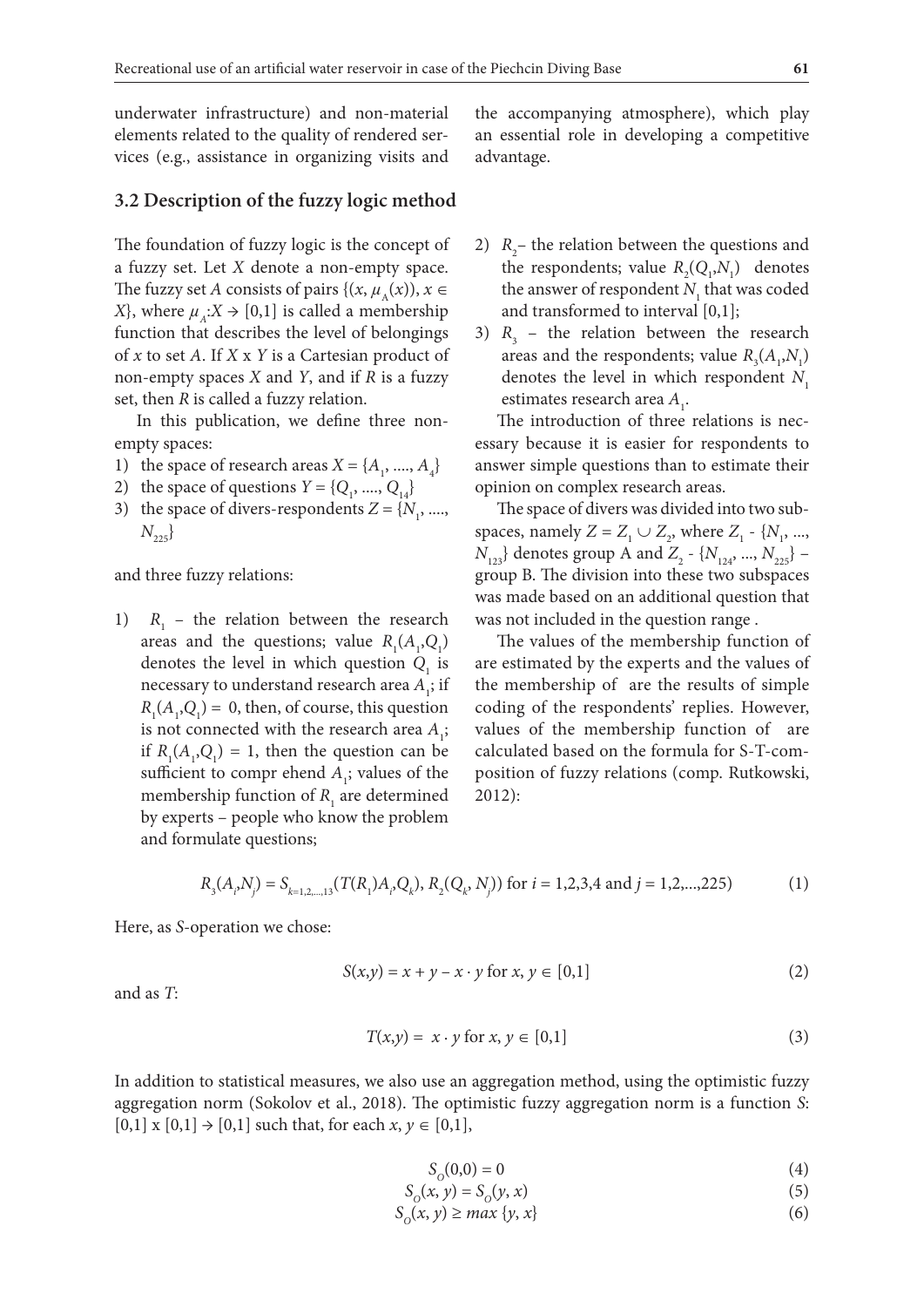One of the functions fulfilling these conditions is function  $S(x,y) = x + y - xy$  defined by (2). Groups A and B are not equinumerous, so the authors divided each value of relation by the group size. The optimistic fuzzy aggregation norm was employed in view of the assumption that each respondent's estimation adds some value to assessing each research area.

#### **3.3. Materials**

Table 1 presents the values of membership function of relation established by the article authors.

| Question<br>Res. Area |               | $Q_{2}$ | $Q_{3}$        | $Q_{4}$        | $Q_{5}$         | $Q_6$ | $Q_7$                                         | $Q_{8}$         | $Q_{\rm q}$ | $Q_{10}$      | $Q_{11}$       | $Q_{12}$ $Q_{13}$ |          |
|-----------------------|---------------|---------|----------------|----------------|-----------------|-------|-----------------------------------------------|-----------------|-------------|---------------|----------------|-------------------|----------|
| А                     | 0.25          | 0.5     | 0.25           | $\overline{0}$ | 0.5             | 0.5   | $\overline{0}$                                | 0.5             | 0.5         | 0.5           | $\overline{0}$ | $0.25 \quad 0.5$  |          |
|                       | $0.5^{\circ}$ |         | $0.75$ $0.5$ 1 |                |                 |       | $0.25$ $0.25$ $0.5$ 1 0                       |                 |             | $\sim 0$      |                | $0.25 \quad 0.25$ | $\sim 0$ |
| $A_{\lambda}$         |               | 0.25    |                |                | $0.75$ $0.5$ 1  |       | $0.75 \quad 1 \quad 0.75 \quad 0.5 \quad 0.5$ |                 |             |               | $\mathbf{1}$   |                   |          |
| $\boldsymbol{A}$      | 0.75          |         |                |                | $0.75$ $0.75$ 1 |       |                                               | $0.75$ $0.75$ 1 |             | $\frac{1}{2}$ |                | $0.75$ 0.75 0.75  |          |

**Table 1**. The values of membership function of relation (Source: Authors' own elaboration)

Resp. – Respondent, Quest. – question

For example, the value of  $R_1(A_5, Q_3)$  of the relationship between research area  $A_{_1}$  and question *Q* is low (0.25). It is dictated by the fact that for divers who can explore the reservoir all year round, rental of diving equipment is not essential, as they typically come to the Base with their own gear. This option is justified mainly by people starting their diving course, or those whose equipment has deteriorated. In turn, the connection of area with question  $Q_2$  is characterized by a more significant correlation (0.75), because the prepared underwater attractions must be marked in the water so that the exploration of the reservoir takes place in adherence to the safety rules. However, it should be noted that not all of these underwater attractions are used, especially by training groups. The value of the membership function for  $A_3$  and  $Q_{11}$  was defined as because the sanitary facility is an

essential element that translates into the quality of services offered. The facility owner provided said facility despite the lack water utilities and sewage systems in the area. However, there is no relation between research area  $A_1$  and question *Q*4 (0). Year-round service does not affect the air quality in cylinders. Good quality breathing gas must not endanger divers' health and must always be checked regularly by the organiser to ensure their safety.

Table 2 contains some values of the  $R$ <sub>2</sub> membership function. The values of this relation are determined based on the respondents' answers. For example, diver  $N_1$  rated the social room as good  $(Q_1)$ , which was coded with the value of 0.75. On the other hand, respondent  $N<sub>2</sub>$ assessed the air quality in the cylinders as bad, so  $R_2(N_2, Q_4) = 0.$ 

**Table 2**. Part of the values of the membership function of relation  $R$ <sub>2</sub> (Source: Authors' own elaboration)

| Quest.  | Resp. | $\overline{N}$ | $N_{\gamma}$   | $N_{\rm a}$    | $N_{\rm_4}$    | $N_{\rm s}$    | $N_{\rm g}$    | $N_{7}$        | $N_{\rm s}$    | $N_{\rm g}$    | $N_{10}$ | $N_{11}$       | $N_{12}$       | $N_{13}$       |
|---------|-------|----------------|----------------|----------------|----------------|----------------|----------------|----------------|----------------|----------------|----------|----------------|----------------|----------------|
| $Q_{1}$ |       | 0.75           | 0.75           | 0.75           | - 1            | -1             | 1              | 0.75           | 0.75           | $\blacksquare$ | 1        | 0.75           | 0.75           | 0.75           |
| $Q_{2}$ |       |                | 0.75           | 0.75           | - 1            | 0.75           | -1             | $\overline{0}$ | 0.75           | - 1            | 0.5      | 0.75           | 0.75           | - 1            |
| $Q_{3}$ |       |                | $\overline{0}$ | $\overline{0}$ | 1              | 0.75           | -1             | 0.75           | $\overline{0}$ | 1              | 1        | $\mathbf{0}$   | $\mathbf{0}$   | $\theta$       |
| $Q_{4}$ |       |                | $\left($       | $\overline{0}$ | -1             | $\overline{0}$ | -1             | 0.75           | $\overline{0}$ | $\overline{0}$ | -1       | $\overline{0}$ | $\overline{0}$ | $\overline{0}$ |
| $Q_{5}$ |       | 0.5            | 0.75           | 0.75           | - 1            | $\overline{0}$ | -1             | 0.5            | 0.75           | 0.75           | - 1      | 0.75           | 0.75           | - 1            |
| $Q_{6}$ |       | 0.75           | $\Omega$       | $\theta$       | $\overline{0}$ | 0.75           | $\overline{0}$ | $\theta$       | 0.75           | 0.75           | - 1      | 0.5            |                | 0.75           |
| $Q_{7}$ |       |                |                |                | 1.             | 0.5            |                | 0.75           | 0.75           | - 1            | 1        | 0.75           | - 1            | 0.75           |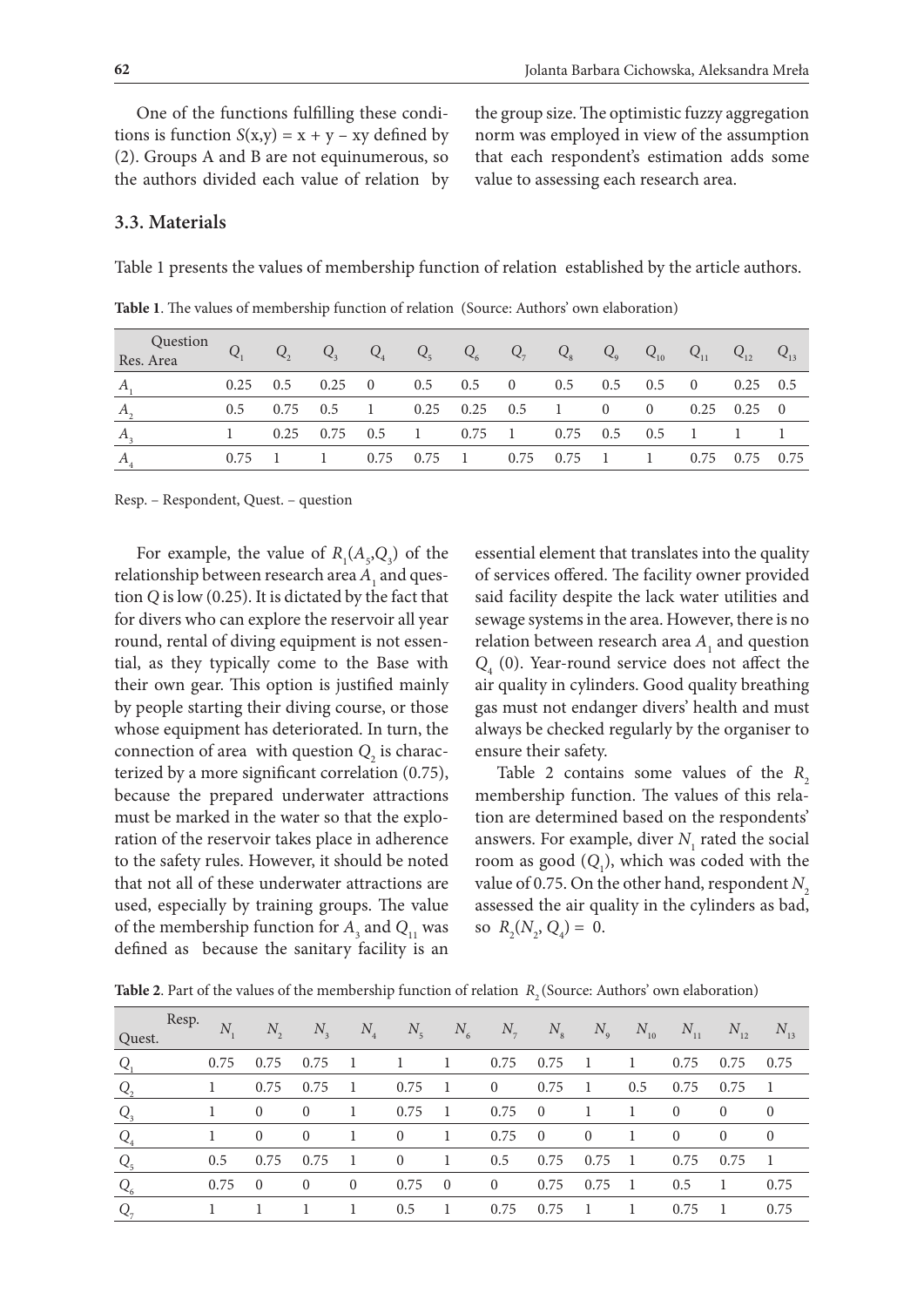| $Q_{\rm s}$ |  |  | 0.75 1 1 1 0.75 1 0.75 0.75 1 1 0.75 0.75 0.75 |  |  |  |  |
|-------------|--|--|------------------------------------------------|--|--|--|--|
| $Q_{9}$     |  |  |                                                |  |  |  |  |
| $Q_{10}$    |  |  | 1 0.75 0.75 1 1 1 1 1 1 1 1 0.75 1 0.75        |  |  |  |  |

Resp. – Respondent, Quest. – question

### **3.4. Individual and groups' estimations**

By formulae  $(1)$  –  $(3)$ , we calculate values of the membership function of relation  $R_{\text{3}}$ . These

values are in part presented in Table 3, and sample value  $R_3(A_1, N_1)$  is calculated below:

$$
R_3(A_1, N_1) = 1 - (1 - R_1(A_1, Q_1) \cdot R_2(Q_1, N_1) \cdot (1 - R_1(A_1, Q_2) \cdot R_2(Q_2, N_1))
$$
  
 
$$
\cdot \dots \cdot (1 - R_1(A_1, Q_{13}) \cdot R_2(Q_{13}, N_1))
$$
  
= 1 - (1 - 0.25 \cdot 0.75) \cdot (1 - 0.5 \cdot 1) \cdot ... \cdot (0.75 \cdot 1) = 0.973

**Table 3**. Part of the membership function of relation  $R$ <sub>3</sub> (Source: Authors' own elaboration)

| Diver<br>Res. Area          |      |        |  |                          | $N_1$ $N_2$ $N_3$ $N_4$ $N_5$ $N_6$ $N_{124}$ $N_{125}$ $N_{126}$ $N_{127}$ $N_{128}$ $N_{129}$ |                                        |  |  |  |
|-----------------------------|------|--------|--|--------------------------|-------------------------------------------------------------------------------------------------|----------------------------------------|--|--|--|
| $\boldsymbol{A}$            | 0.97 |        |  |                          | $0.98$ $0.88$ $0.59$ $0.69$ $0.94$ $0.96$ $0.93$ $0.99$ $0.94$ $0.98$ $0.96$                    |                                        |  |  |  |
| $A_{\scriptscriptstyle{2}}$ |      |        |  |                          | 0.98 0.99 0.87 0.82 0.82 0.84  0.95 0.94 0.99 0.94 0.98 0.98                                    |                                        |  |  |  |
| A,                          | 1.00 | - 1.00 |  |                          | $0.99$ $0.97$ $0.97$ $0.97$ $0.99$ $0.99$ $1.00$ $0.99$ $1.00$ $1.00$                           |                                        |  |  |  |
| $A_{\scriptscriptstyle 4}$  | 1.00 |        |  | 1.00 1.00 0.99 0.98 0.97 |                                                                                                 | $\ldots$ 1.00 0.99 1.00 1.00 1.00 1.00 |  |  |  |

Res. area – research area

Table 4 presents simple statistical measures based on estimated values of relation  $R_3$ , representing the respondents' opinions about the research areas.

| Measure   |                |       | Group A |                       | Group B |       |         |                       |  |  |
|-----------|----------------|-------|---------|-----------------------|---------|-------|---------|-----------------------|--|--|
| Res. Area | Min            | Max   | Average | Standard<br>deviation | Min     | Max   | Average | Standard<br>deviation |  |  |
| A         | $\overline{0}$ | 0.991 | 0.933   | 0.107                 | 0.250   | 0.991 | 0.922   | 0.105                 |  |  |
| $A_{2}$   | 0.186          | 0.990 | 0.944   | 0.092                 | 0.250   | 0.990 | 0.909   | 0.142                 |  |  |
| $A_{3}$   | 0.375          | 0.999 | 0.983   | 0.066                 | 0.186   | 0.999 | 0.946   | 0.177                 |  |  |
| А         | 0.375          | 1.000 | 0.988   | 0.066                 | 0.375   | 1.000 | 0.965   | 0.125                 |  |  |

**Table 4.** Statistical measures of relation (Source: Authors' own elaboration)

Res. area – research area

Table 5 presents aggregated values of relation achieved by using the optimistic fuzzy aggregation norm (2).

**Table 5**. Aggregated values of relation (Source: Authors' own elaboration)

| Divers' groups<br>Research area | Group A | Group B | Total |
|---------------------------------|---------|---------|-------|
|                                 | 0.604   | 0.608   | 0.605 |
|                                 | 0.598   | 0.613   | 0.604 |
|                                 | 0.613   | 0.628   | 0.619 |
|                                 | 0.620   | 0.629   | 0.624 |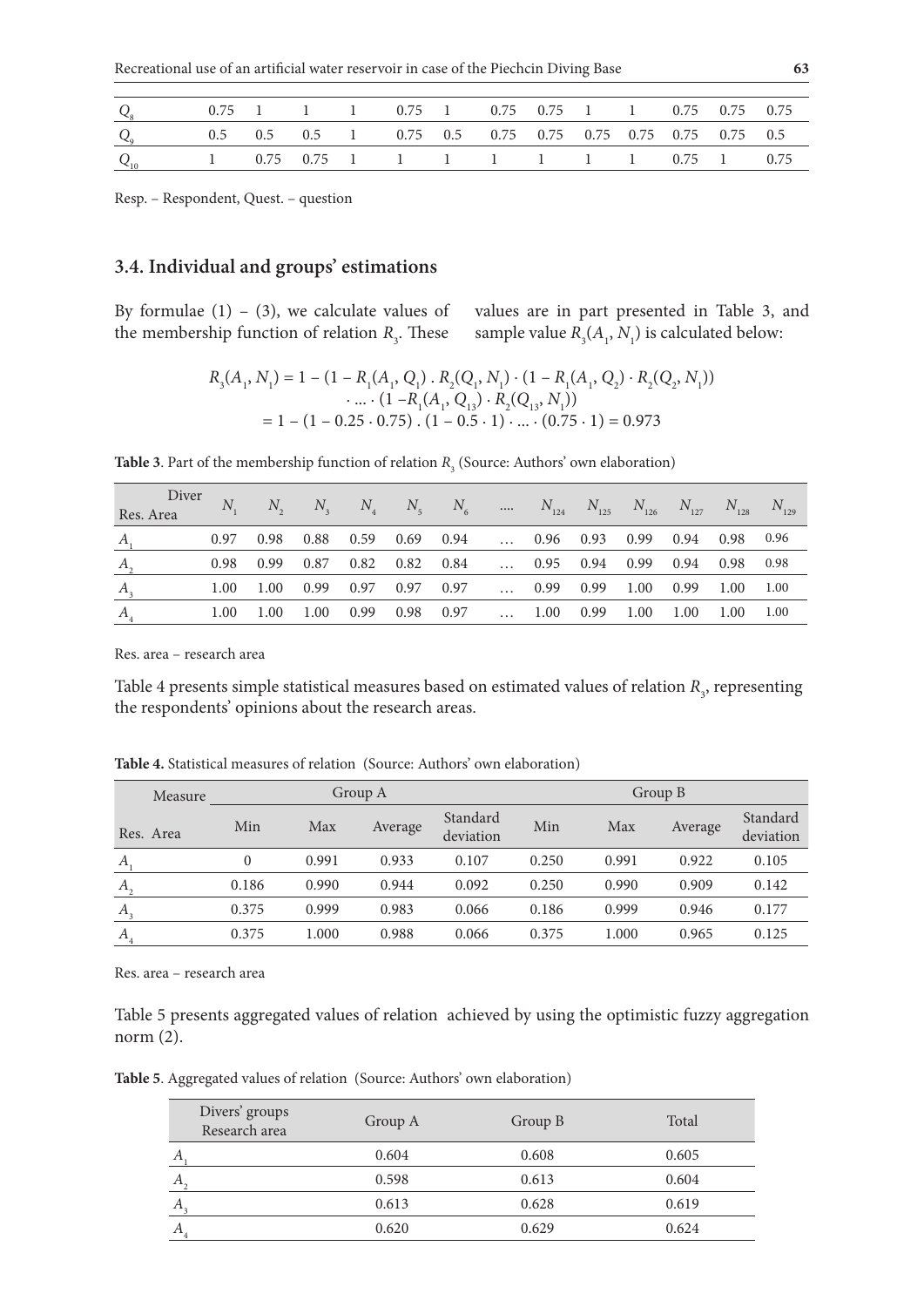# **4. Results and discussion**

The Piechcin reservoir is a lake with an area of approx. 5 ha and maximum depth of 25 m. After mining, the sunk pipes, steel plates, motor vehicles, a sailboat and a yacht all became potential attractions to the enthusiasts of underwater experiences. The Piechcin Diving Centre (also known as Base Piechcin) is the organiser of dives (Fig. 2). It conducts training and diving courses (introductory, specialization, advanced) and trial dives with qualified instructors. It also allows the use of the water reservoir, its surroundings, and infrastructure by people holding appropriate qualifications or come to the Base as instructors leading their own training/ internship groups (diving certificates must be

deposited during their stay). During the dives of organized diving groups, the organiser is the diving instructor. Each diver assumes full responsibility for the dive they perform. Divers are obliged to comply with the regulations governing the practice of recreational diving in Poland. They undertake to comply with the safety rules arising from the training standards of the federation they are affiliated with and from good diving practice. The detailed rules on diving in the Piechcin quarry are regulated by the provisions published on the organizer's website, which one must read while making a personal entry on the diving card (https:// bazapiechcin.eu/regulamin).



**Figure 2**. Piechcin Diving Base (Source: photo by Robert Werner provided by the owner of the Piechcin Base)

Research has shown that people who believed that changes should be made at the Base comprised 45.3% of the total number of respondents (i.e., 102 people, B). Others (A, 54.7%) concluded that there is no need to improve the existing facilities or introduce entirely new solutions. The respondents from group B were less inclined to answer "Very good" and "Good" when evaluating elements of the above-water infrastructure (e.g. accommodation, sanitary facilities, parking spaces),

which enhance the conditions at the Base (Fig. 3). They also assessed them more often as "Average" or "Poor" than the respondents from group A. Negative opinions, albeit incidental, related mainly to the organization of sanitary facilities and restrooms made available to divers. If a respondent refrained from sharing their opinion, it was most often due to the fact that they had no need to use such facilities or were otherwise at the Base for the first time.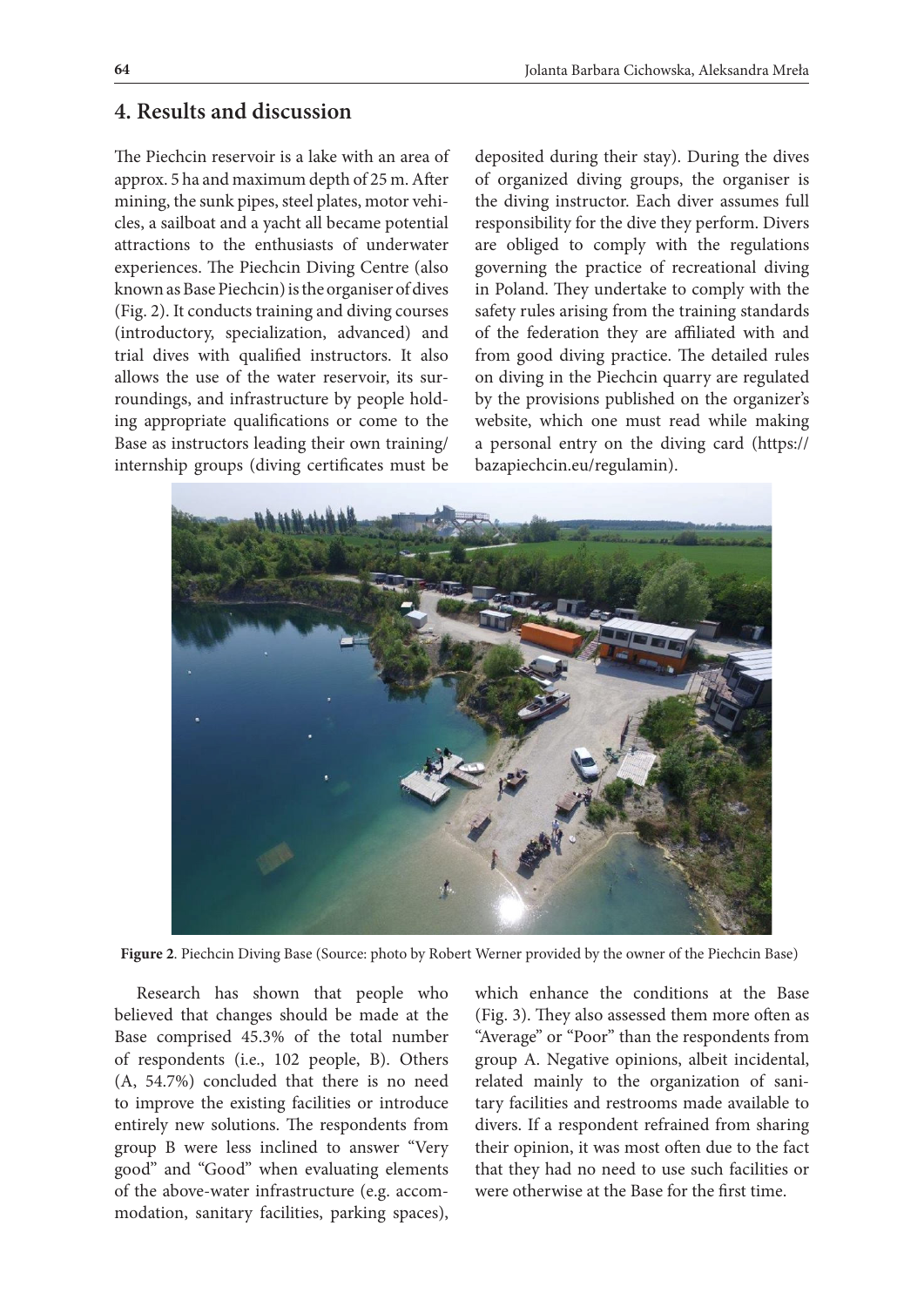

**Figure 3**. Opinions of respondents (in groups A and B) on basic services related to the stay at the Base (Source: Authors own study)

Similar research results were obtained in the analysis of factors that primarily determine Piechcin as a destination of choice among divers (Fig. 4). Said factors are directly related to the organizational and economic activities pursued by the owner of the facility. The respondents who saw shortcomings in the Centre (B) less often than the satisfied ones (A) rated these aspects high ("Very good"). Interestingly, group A included people who (despite the general positive attitude to the offer) were

more often dissatisfied with the fee charged for the stay, the organization of arrivals in terms of logistics, and the disorder at the Base and its surroundings ("Average" and "Poor" rating) (Fig. 4). Nevertheless, group A treated these elements of the offer as a secondary issue, since the destination tends to be prioritised primarily for the underwater attractions prepared for divers. This is confirmed by positive opinions ("Very good" and "Good") in relation to the assessment of the reservoir itself (Fig. 5).



**Figure 4**. Opinions of the respondents (in group A and B) on the management of the facility (Source: Authors' own study)

However, we noticed that group A assessed the safety of the reservoir lower than group B, which declared that the facility required improvements. These respondents also rated the organizational activities in the field of hardware storage as low (Fig. 5). Therefore, regardless of their generally positive feedback, the divers in question appear to prioritize solutions that would improve their safe use of the reservoir. Thus, they focused predominantly on changes in the underwater development that would make navigation easier. Namely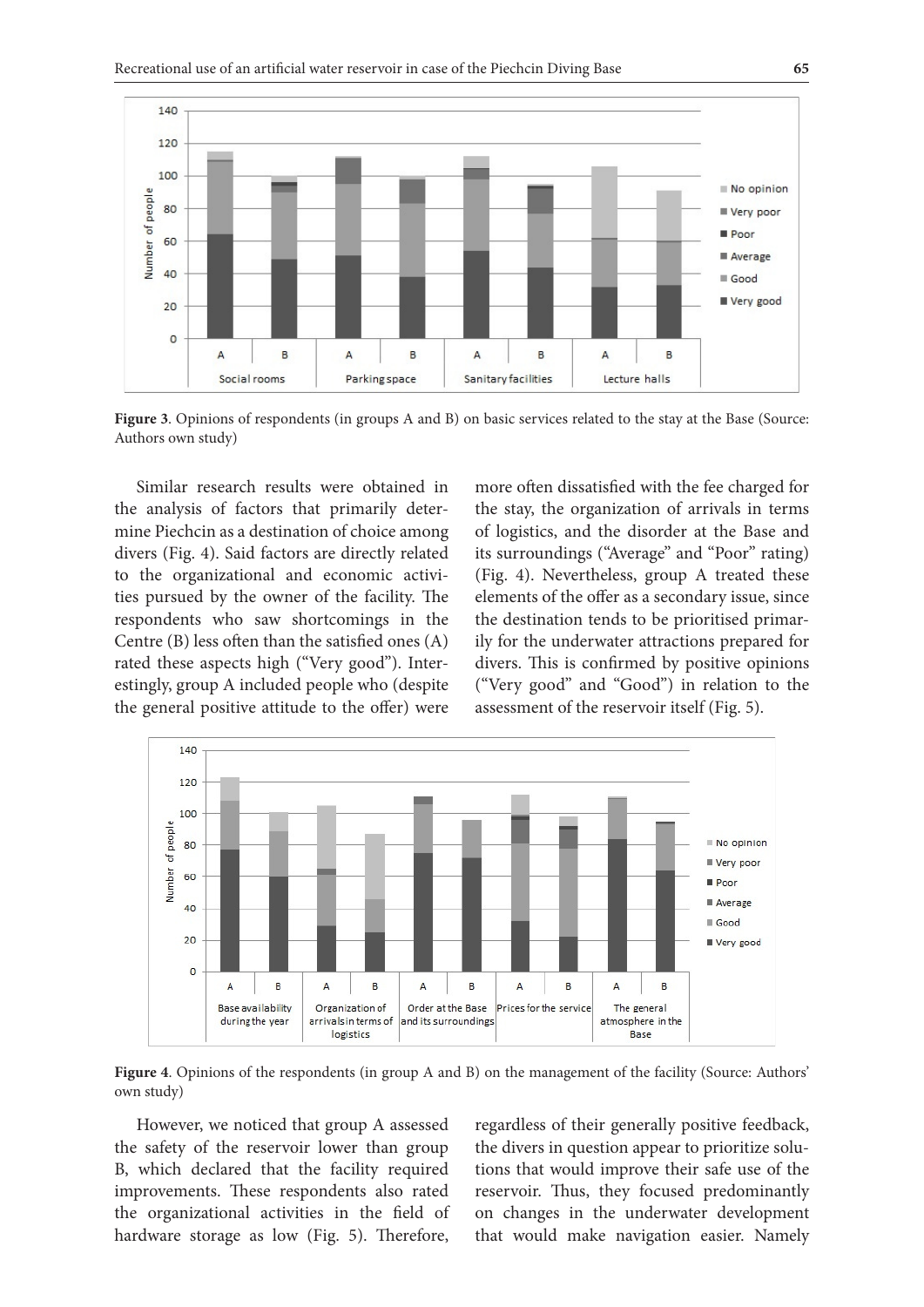

**Figure 5**. Opinions of the respondents (in group A and B) on the quality of services in water exploitation (Source: Authors own study)

introducing markers on the fixed guide lines to know which direction one is heading (e.g., LED signposts) and towards which attractions. They also expressed requests to create additional water entry points (including high benches), preparation stands, a track for practicing skills with diving reels and lines, and water availability for rinsing the equipment. In terms of underwater infrastructure, they proposed making the reservoir more attractive with new exhibits (plane, pipes, and wrecks) (Cichowska, 2019). Based on the obtained research results, it can be observed that the respondents of groups A and B may have different premises for visiting the diving site and hold different expectations for the owner. Undoubtedly, all respondents come to Piechcin to explore the reservoir. Group A comes mainly for training reasons, whereas group B for tourist and training reasons. The latter are more likely to bring along their friends or families with children and expect changes in the field of infrastructure oriented towards leisure activity (including a playground for children, shading from intense sun, a pier for people accompanying divers, changes in sanitary facilities or introduction of catering facilities). Group A is focused in particular on adequately securing the Base for diving activities for people who come here to improve their skills and qualifications or are just start their adventure with diving.

Regardless of the declarations made earlier in groups A and B (whether changes at the Centre should be introduced or not), the Piech-

cin Base is perceived by users as a friendly and safe place. This is confirmed by very high marks given to it ("Very good" and "Good" opinions), which are a testimony to the proper organization of the service and trust towards the owner of the facility.

The obtained results of statistical research were confirmed using the fuzzy logic methods. When researchers decide to analyse problems, they might distinguish some research areas and prepare the questionnaire to collect data. The research areas are often too complicated and complex to be expressed as questions, so the researchers prepare simple questions connected with the research areas. Our method requires the exact relation between the research areas and questions (Table 1). Analysing values of relation , we can see more clearly whether there are enough questions to get sufficient information.

Moreover, there is no need to prepare separate questions for each research area, as every individual question can be connected with more than one research area. During the survey the data are collected, and then coded in such a way so as to obtain numbers belonging to interval [0,1] as presented in Table 2. Once values of relations and are established, we can use a method of fuzzy compositions to get the values of relation , which represent the estimations of respondents' opinions on complicated and complex research areas (Table 3). The main advantage of this method is the capacity to obtain accurate estimation of opinions on complex issues based on simple question sets.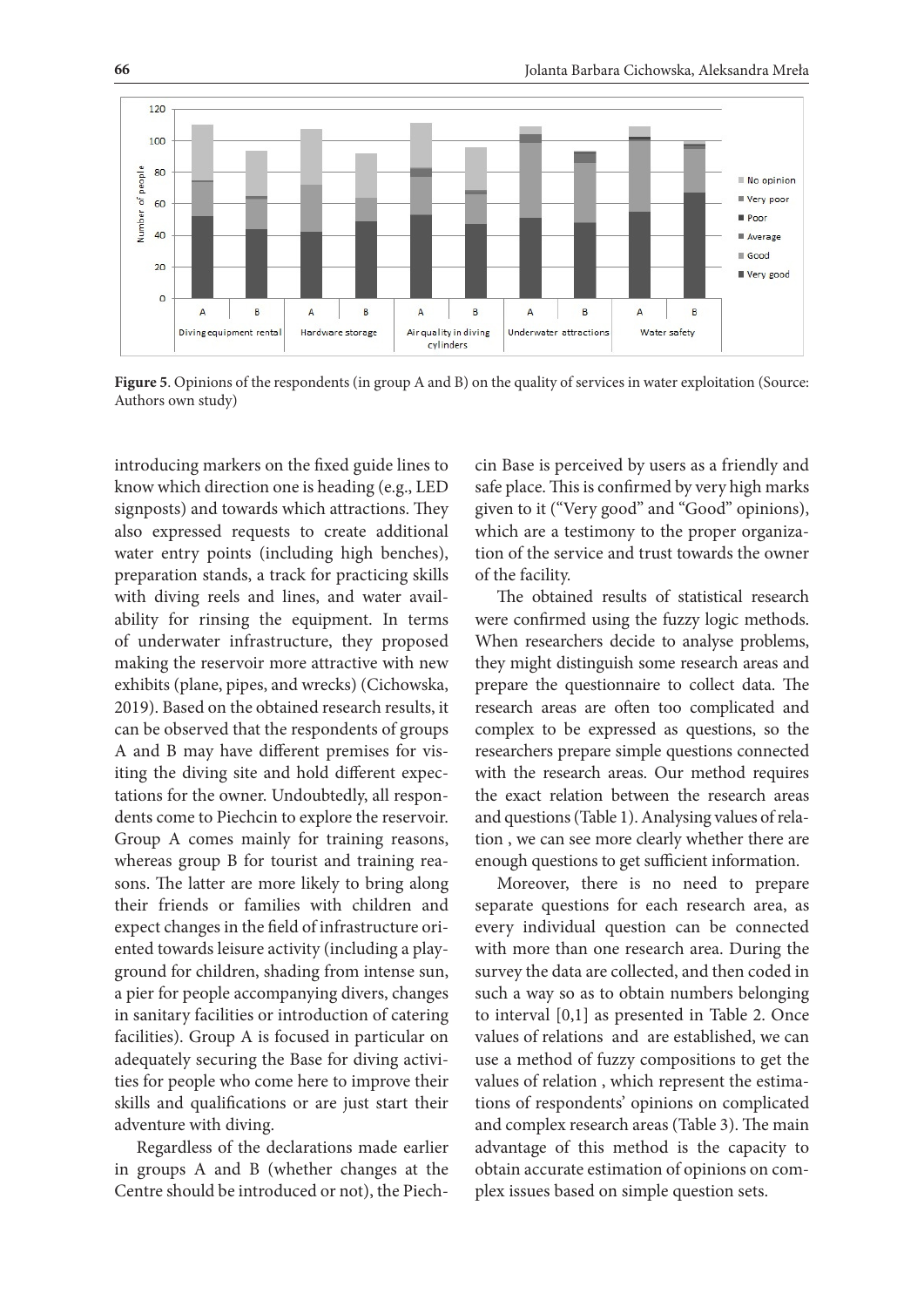The analysis of results (Table 3) shows that the respondents generally assess the Piechcin Centre as good. Table 4 provides the values of simple statistical measures: the minimum value (Min), the maximum value (Max), the arithmetic mean, and the standard deviation. Based on the data in Tables 3 and 4, a conclusion can be drawn that that the respondents' ratings for each research area were high and usually ranged from 0.7 to 1. Low values of standard deviation also seem to confirm generally high estimates on the part of respondents. Moreover, research area , i.e., the facilities offered by the Centre in Piechcin, was given the highest rating.

Obtaining opinions of individual respondents is valuable, but exploring the opinions of entire respondent groups may prove more informative. In the paper, the authors employed one of the optimistic fuzzy aggregation norms, based on an assumption that each estimated value of relation increases the value of groups' opinion. Because the distinguished groups differed in size, a decision was made to divide each value of relation by the group size. Comparing data presented in Table 5, one can yet again observe that divers estimate all facilities and services of the Base as high and similarly across all research areas under consideration. Despite the respondents' declarations regarding the need for changes at the base or lack thereof, their responses very convergent. From and the analysis of their answers and the research results one can conclude that the need for changes did not concern the current equipment or amenities offered by the Centre. More likely, divers simply expect an extension of the Centre's offer.

In the context of the above considerations, it seems advisable to examine how users perceive investments regarding the management and development of qualified tourism. The obtained research results may become a learning material on how to protect areas so that they function, as Nita (2010) emphasizes, in harmony with the landscape. At the same time, such investments play an essential role in eliminating the likelihood of crises related to infrastructure deficiencies. Specialist tourism requires appropriate material preparation for the facility owner and personal qualifications (qualified tourist), i.e., unique psychophysical practice, the ability to use diving equipment, or proper behaviour underwater in challenging cases.

# **5. Conclusions**

The conducted analysis allows for the formulation of the following conclusions:

- 1. Creating an artificial water reservoir in Piechcin and its development for recreational purposes fits perfectly into the concept of sustainable development, aimed at minimizing the impact of the investment on the natural environment through reclamation and adaptation to specific goals (qualified tourism).
- 2. The functioning of the Diving Centre was positively assessed by the respondents from groups A and B, albeit the respondents in group B, who indicated the need for additional amenities at the facilities, evaluated research statements lower than the other respondents.
- 3. Negative opinions ("Poor" and "Very poor") were rare, which confirms the owner's ability to organize, develop and professionally prepare the reservoir for divers.
- 4. The fuzzy relations used in the article allowed for the analysis of research areas that would otherwise be too complex to be expressed as questions in a survey. Establishing the link between the questions and the research areas and the use of fuzzy relations allowed the authors to formulate simple questions for respondents to answer, which were then analysed to investigate the attitudes of divers to complex issues representing the research areas.
- 5. Estimations of the relation between the research areas and the respondents indicate that the divers assessed the services and facilities very well. Both the respondents declaring the need for changes and those who expressed no demand for such alterations regarded the Centre similarly.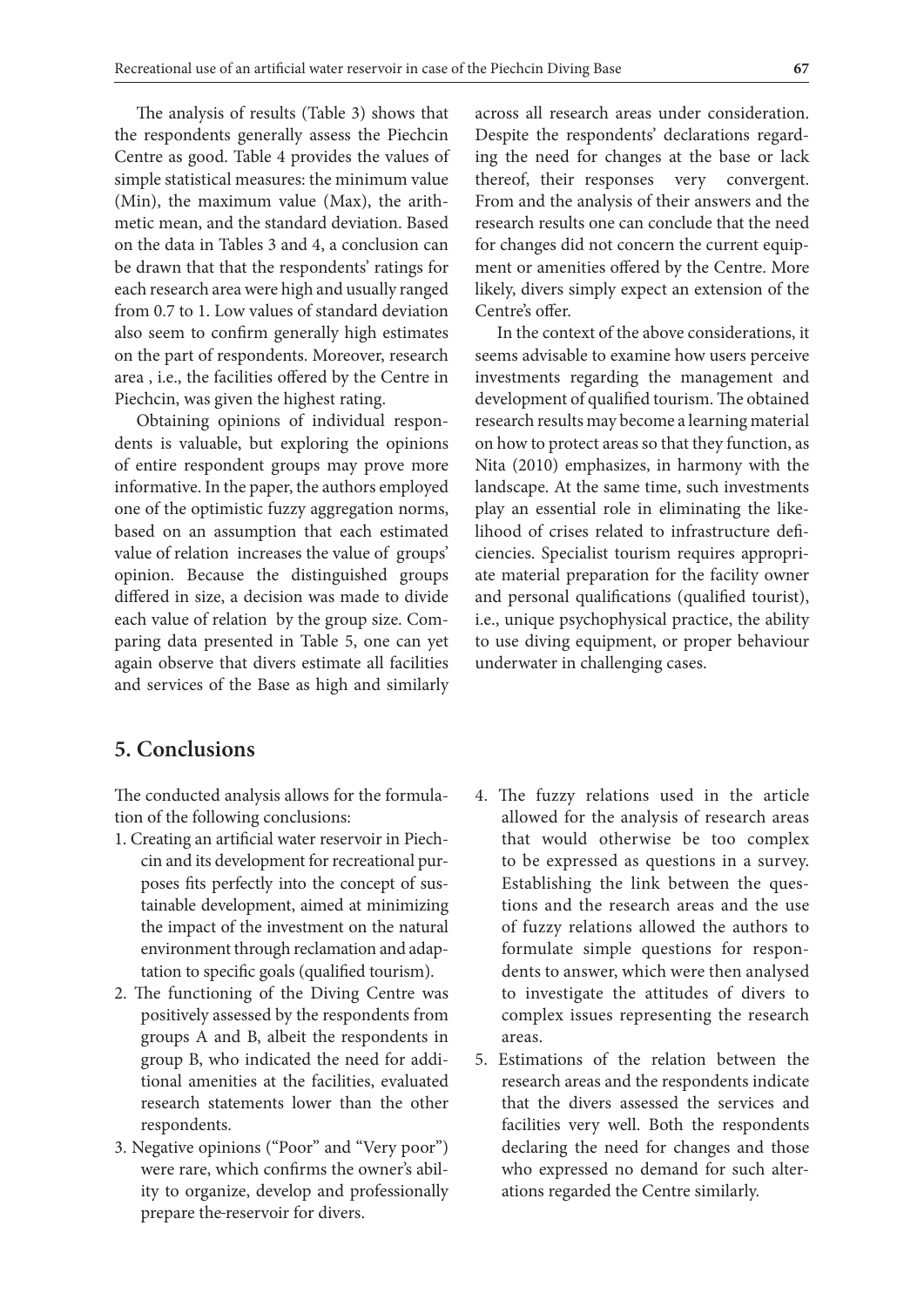## **References**

- Bąbalska A., Musielińska R., Śliwińska-Wyrzychowska A., Bogdanowicz M., Witkowska E., 2014. The educational role of the "Lipówka" abandoned quarry in Rudniki near Częstochowa. Prace Komisji Krajobrazu Kulturowego 26, 57-56 [In Polish with English abstract].
- Cichowska J.B., 2019. Assessment of the operation of the Piechcin Diving Centre (Piechcin Base) in the opinion of respondents. Polish Hyperbaric Research 4(69), 97-110.
- Cichowska J., Garbacz J.K., Ciechalski J., 2018. The role of the Piechcin Centre in the development of specialised tourism with a view to diver preparation for penetration of the Baltic Sea. Polish Hyperbaric Research 2(63), 51-61.
- Edwards J.A., Llurdes J.C., 1996. Mines and quarries: Industrial Heritage Tourism. Annals of Tourism Research 23(2), 341-363.
- Jawecki B., 2012. Mines in the Landscape of Strzelin County Selected Examples of Land-Use after Mineral Excavation Areas. Architektura Krajobrazu 4(37), 24–34 [In Polish with English abstract].
- Jawecki B., 2017. The visual evaluation of the role of working granite quarries in the landscape of Strzelin County. Prace Komisji Krajobrazu Kulturowego 36, 79-97 [In Polish with English abstract].
- Jawecki B., Tokarczyk-Dorociak K., Pawęska K., Malczewska B., Bawiec A., Ochman D., 2014. Directions for the reclamation and development of selected quarries in Strzelin county. [In:] Ochman D., Podoliński T., Jawecki B. (Eds.), Environment protection in industrial areas. Wydawnictwo Państwowej Wyższej Szkoły Zawodowej im. Witelona w Legnicy, Legnica, 59-72.
- Jawecki B., Lorenc M.W., Tokarczyk-Dorociak K., 2015. Quarries in landscape of Strzelin County native rock materials in local architecture. Zeitschrift der Deutschen Gesellschaft für Geowissenschaften 166(2), 205–225.
- Kacprzak M., Bruchal M., 2011. Exploatation of the Limestone and Reclamation of the Post-Mining Areas on the Example of the Górażdże Limestone Mine. Inżynieria i Ochrona Środowiska 14(1), 49-58 [In Polish with English abstract].
- Kondracki J., 1988. Geografia fizyczna Polski. Państwowe Wydawnictwo Naukowe, Warszawa [In Polish].
- Majgier L., Badera J., Rahmonov O., 2010. Quarries in the Silesia Voivodship as touristic-recreational objects on industrial areas. Problemy Ekologii Krajobrazu 27, 267-275 [In Polish with English abstract].
- Mamdani E.H., Assilian S., 1975. An experiment in linguistic synthesis with a fuzzy logic controller. International Journal of Man-Machine Studies 7(1), 1-13.
- Mreła A., Sokolov O., Urbaniak W., 2019. The method of learning outcomes assessment based on fuzzy relations. Bulletin of the Polish Academy of Sciences, Technical Sciences 67(3), 527-533.
- Nita J., 2010. Quarries in landscape and geoturism. Prace Komisji Krajobrazu Kulturowego 14, 243-251 [In Polish with English abstract].
- Paulo A., 2008. Natural constraints of choosing determined directions of post-mining development. Gospodarka Surowcami Mineralnymi 24 (2/3), 9-40 [In Polish with English abstract].
- Pietrzyk-Sokulska E., 2010. Water reservoirs in post-mining quarries new component of cities landscape attractiveness. Prace Komisji Krajobrazu Kulturowego 14, 264-272 [In Polish with English abstract].
- Pietrzyk-Sokulska E., 2015. Water reservoirs in quarries as a new element of landscape. Przegląd Geologiczny 63(8), 464-469 [In Polish with English abstract].
- Rogowska D., 2011. The use of fuzzy logic in inventory management. Logistyka 5, 1240-1247 [In Polish with English abstract].
- Rutkowski L., 2012. Metody i techniki sztucznej inteligencji. Polskie Wydawnictwo Naukowe, Warszawa, pp. 452 [In Polish].
- Sobala M., Pukowiec K., 2014. State of development of disused quarries in the Beskid Śląski and Żywiecki area and municipalities spatial policy. Prace Komisji Krajobrazu Kulturowego 26, 127-138 [In Polish with English abstract].
- Sokolov O., Osińska, W., Mreła A., Duch W., 2018. Modeling of Scientific Publications Disciplinary Collocation Based on Optimistic Fuzzy Aggregation Norms. [In:] Świątek J., Borzemski L., Wilmowska Z. [Eds.], Information Systems Architecture and Technology: Proceedings of 39th International Conference on Information Systems Architecture and Technology – ISAT 2018 Part II. International Conference on Information Systems Architecture and Technology 853, 145-156.